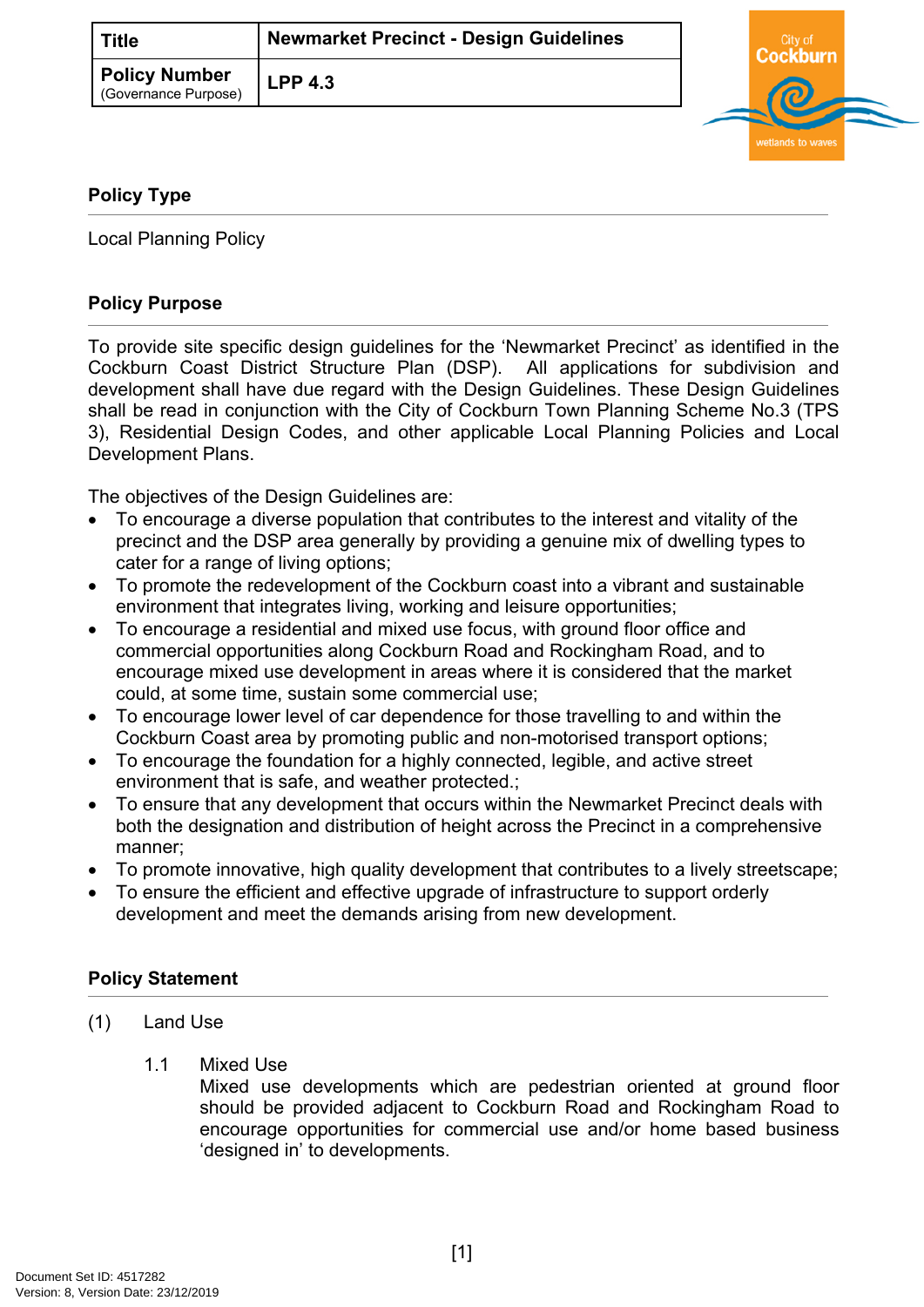| Title                                 | <b>Newmarket Precinct - Design Guidelines</b> | `itv i |  |
|---------------------------------------|-----------------------------------------------|--------|--|
| Policy Number<br>(Governance Purpose) | $LPP$ 4.3                                     |        |  |
|                                       |                                               |        |  |

1.2 Residential Convertible dwellings

In relation to ground floor dwellings fronting Cockburn Road and Rockingham Road, as a minimum, 3.6m floor to ceiling should be provided. This will assist in facilitating the conversion of ground floor (street) frontage to nonresidential use when the demand arises for such product as Cockburn Coast develops. Other considerations to be contemplated in the design and development of new buildings include:

- (a) 'Back of house' access for servicing to enable conversion to active 'lifestyle' type use (food and beverage establishments);
- (b) Making provision for future mechanical services (flues and exhaust vents) to enable active use;
- (c) The design, location and/or size of wet areas and toilet facilities (public building requirements);
- (d) Non load bearing walls to allow future changes to internal floor layouts;
- (e) Internal layouts which facilitate self-containment of the ground floor for independent use; and
- (f) Potential future changes in use taken into consideration in the provision of parking.
- 1.3 Local Activity Node

It is intended that the local activity nodes will contain the majority of Cockburn Coast's retail space in a street based form, and large mall based retail with large expanses of car parking will not be supported. Built form within the local activity node will be expected to have a strong interface with Cockburn Road through nil to minimum setbacks to the lot boundary.

- (2) Transport
	- 2.1 Road Network
		- (a) The higher order road layout should be in accordance with the DSP.
		- (b) Any development seeking alterations and/or additions to the lower order road network must be supported by detailed design work as would normally take place in preparing a local structure plan. This detailed design work should demonstrate that proposed alterations and/or additions are consistent with best practice planning outcomes, and align with the intent of the District Structure Plan. This detailed design work should have regard for the function of Cockburn Road and the primary regional road (Cockburn Coast Drive), and ensure both the higher and lower order road networks are not prejudiced in any way.
		- (c) To ensure appropriate permeability, development on Lot 2 Bellion Drive, Hamilton Hill (Vol 1300 Folio 625) will require the ceding of land and construction of an additional road network connection between Boyd Crescent and Bellion Drive at the time of development or following the construction of Cockburn Coast Drive (whichever comes first). It is expected that the land and construction of this road would be provided by the landowner.
		- (d) Provision of a traffic impact assessment may be required in support of development applications.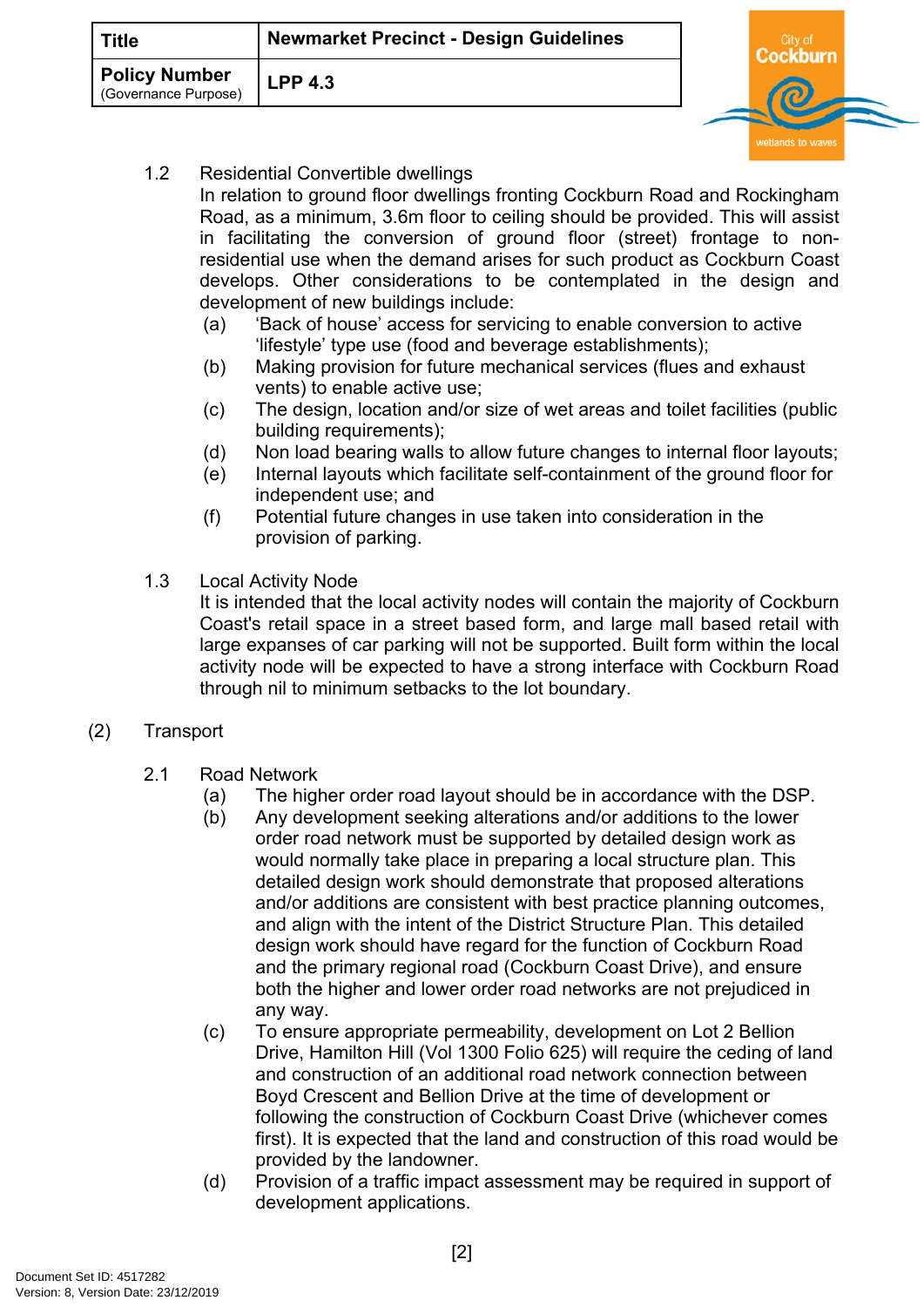| ाitle                                        | <b>Newmarket Precinct - Design Guidelines</b> |  |
|----------------------------------------------|-----------------------------------------------|--|
| <b>Policy Number</b><br>(Governance Purpose) | $LPP$ 4.3                                     |  |

- 2.2 Pedestrian and Cyclist Movement
	- (a) Development should provide a positive contribution through pedestrian-oriented uses at ground level, with consideration for nonmotorised transport options, particularly along Cockburn Road.
	- (b) Development should facilitate close interaction with the pedestrian activity along footpaths. Buildings should be designed to focus on pedestrian and cyclist amenity and safety, while accommodating on street parking and slow vehicle speeds in certain locations.
	- (c) Provision of end-of-trip facilities is required for commercial uses.
- 2.3 Car Parking
	- (a) Where the local government has either provided or has made firm proposals for providing public car parking in the vicinity of the land subject of the application, a cash-in-lieu payments for a reduction in onsite parking in accordance with the provisions of TPS 3 may be considered.
	- (b) Where possible parking should be located in a basement or part basement arrangement (depending on the topography of the land).
	- (c) Onsite parking should be provided behind building frontages or screened from public view.
	- (d) Grade level car parking areas should be suitably landscaped, and this is particularly relevant where adjoining buildings look into or across the rear of a development site.
	- (e) Access to onsite parking should be easily identifiable and suitably signed.
	- (f) Consideration should be given to onsite servicing and waste management at the development application stage.

### (3) Built Form

- 3.1 General
	- (a) All development should be 'urban' in form where it meets the public domain, characterised by nil street setbacks.
	- (b) Active building frontages are encouraged, and the number of doors and windows open to the street should be maximised.
	- (c) Awnings and street trees should be provided for weather protection wherever possible.
	- (d) To further assist the function of the pedestrian environment, all building and tenancy entrances should be well located and clearly defined through the use of elements distinctive to the architectural style of the development.
	- (e) Development should express strong architectural themes, demonstrating variation, distinctiveness, high visual interest, sustainability and climate responsiveness.
	- (f) Development should address public streets and other public areas, and should be an attractive and functional component of the Precinct and Cockburn Coast area as a whole.
	- (g) Development should maintain consistent street setbacks and street edge configurations.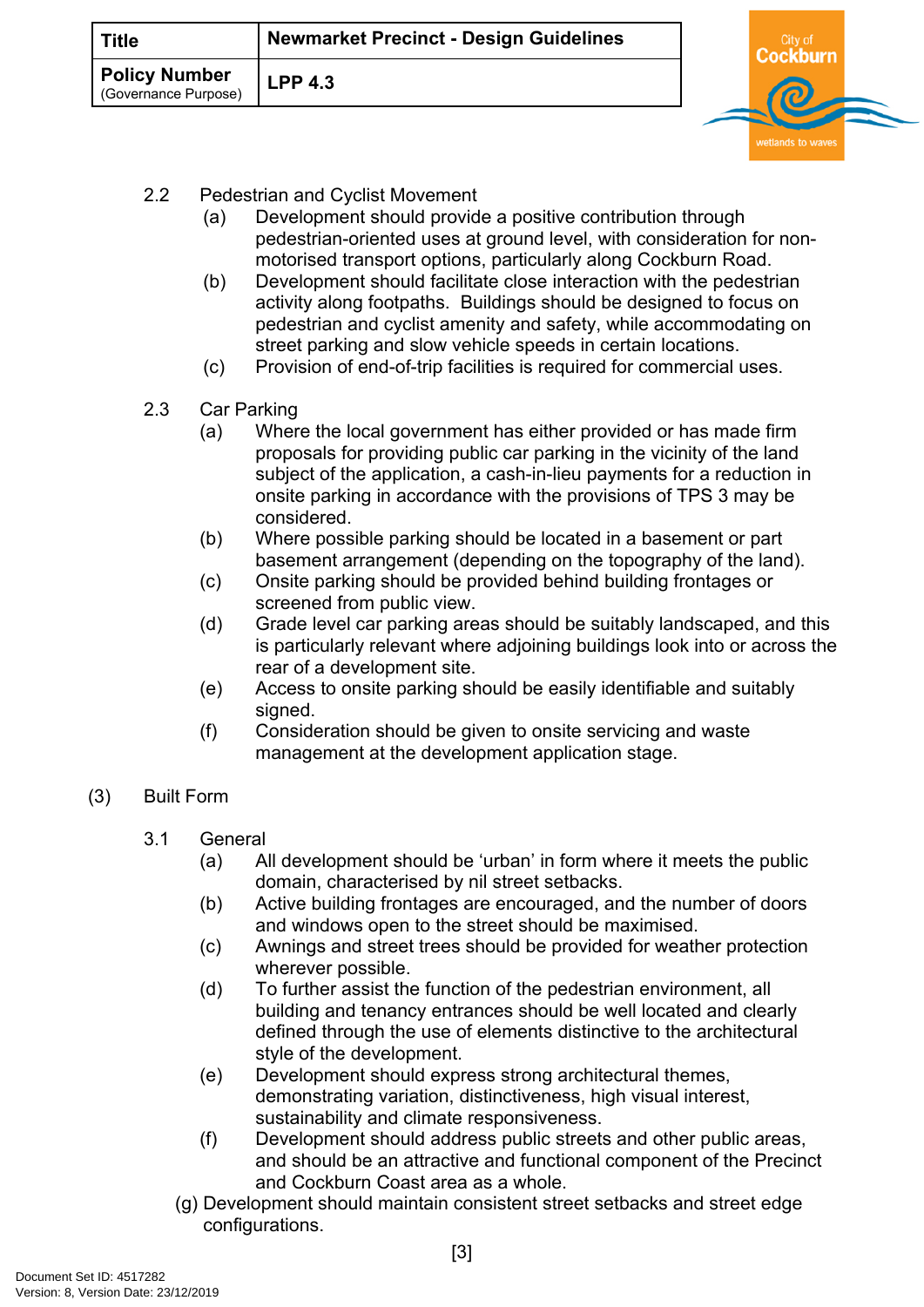(h) All visible walls should be articulated, or otherwise architecturally treated, in order to create visual interest and to avoid a broad expanse of featureless wall.

wetlands to w

#### 3.2 Primary Controls

| Control                                                 | SU <sub>24</sub><br>(Mixed Use/R60)                                | <b>SU25</b><br>(Residential R60) | <b>SU27</b><br>(Mixed Use<br>R <sub>160</sub> ) | <b>SU29</b><br>(Local Activity<br>Node R60)             |
|---------------------------------------------------------|--------------------------------------------------------------------|----------------------------------|-------------------------------------------------|---------------------------------------------------------|
| <b>Building Height</b><br>(storeys)                     | Abutting Cockburn<br>& Rockingham<br>Roads $-4-5$<br>Other $-3-4$  | $3-4(17m)$                       | $4-5$ (21m) <sup>*</sup>                        | 4-5 $(21m)^*$                                           |
| <b>Boundary Wall</b><br>Height (storeys)                | 1                                                                  | 1                                | $\overline{2}$                                  | 1                                                       |
| Minimum Primary<br>& Secondary<br><b>Street Setback</b> | Nil (ground floor<br>commercial)<br>2m (Residential)               | 2m                               | Nil                                             | Nil (ground floor<br>commercial)<br>2m<br>(Residential) |
| Minimum Side<br>Setback                                 | 2m                                                                 | 3m                               | Nil                                             | 2m                                                      |
| Minimum Rear<br>Setback                                 | 3m                                                                 | 3m                               | 3m                                              | 3m                                                      |
| <b>Plot Ratio</b>                                       | Abutting Cockburn<br>& Rockingham<br>Roads $-2.0$<br>Other - $0.8$ | 0.8                              | 2.0                                             | 0.8                                                     |

*Note: Maximum heights (metres) are the total heights of the physical building (including services such as lift over-runs, water tanks and heating/cooling equipment that may add to the building height). Calculated as 3.5m for each floor (floor-to-floor measurement) and an additional 3m for buildings above 12m in height (buildings above 12m may need to provide services such as lift over-runs, water tanks and heating/cooling equipment that should be factored into the total height of the building).*

\*can only be supported if a 3m terrace setback or loft level is provided.

- 3.3 Development Abutting Cockburn Coast Drive and Rollinson Road Link
	- (a) Cockburn Coast Drive and the Rollinson Road link (east of Cockburn Road) will not accommodate direct road access, however buildings should be oriented and designed to provide an outlook to the road and Beeliar Regional Park.
	- (b) Use of balconies at upper levels is encouraged to provide surveillance of Beeliar Regional Park, while providing residents with access to the views and vistas of the scenic surrounds.
- 2.4 Landmark & Gateway Sites
	- (a) Only one landmark site and one gateway site will be considered within the precinct.
	- (b) The landmark site should be located at the south western corner of the intersection the Cockburn Coast Drive and Rockingham Road as an entry statement to the project area. It should be at a strategic location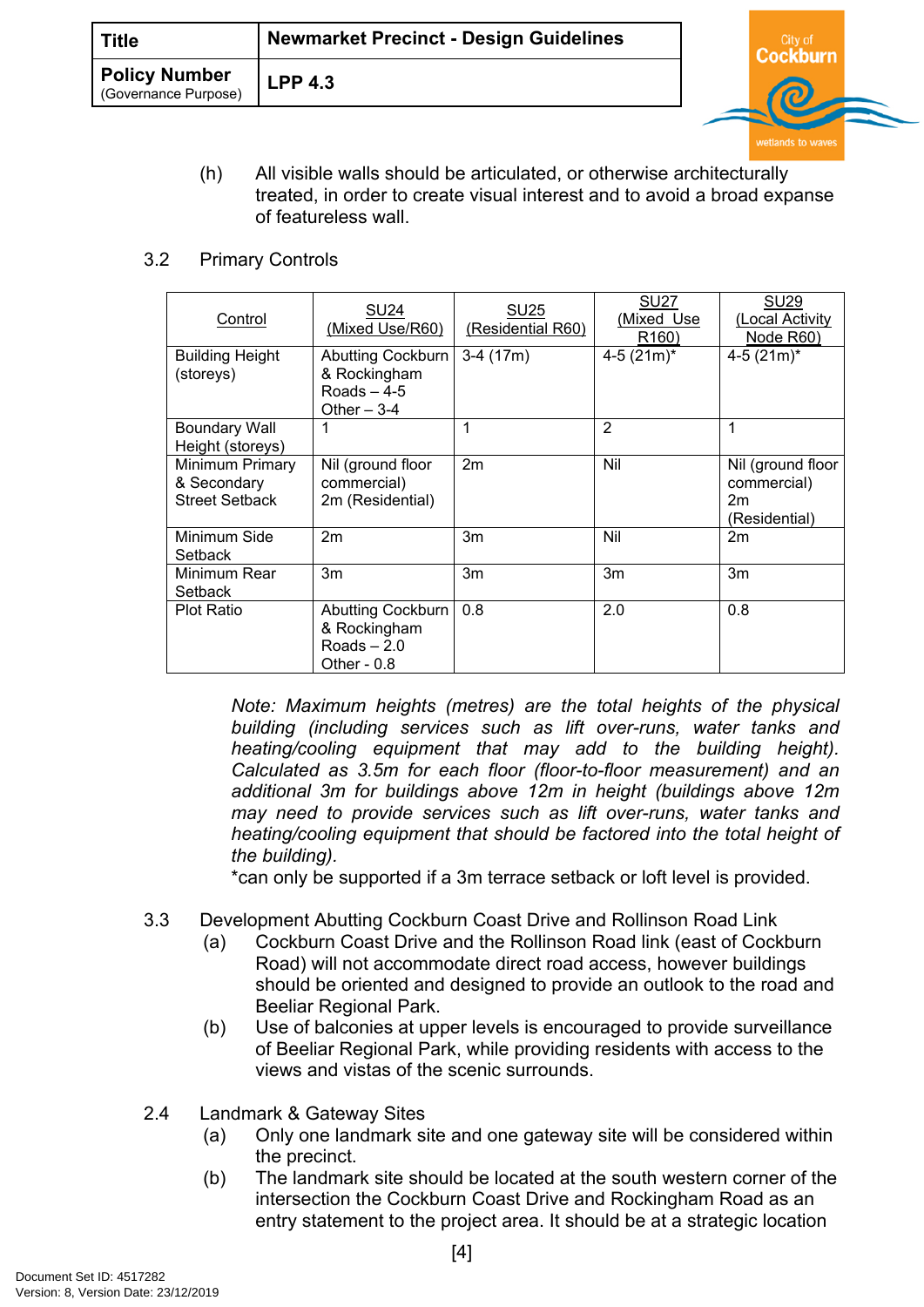| ाitle                                        | <b>Newmarket Precinct - Design Guidelines</b> |  |  |
|----------------------------------------------|-----------------------------------------------|--|--|
| <b>Policy Number</b><br>(Governance Purpose) | $LPP$ 4.3                                     |  |  |

focussed along the prominent ridgeline which forms the visual backdrop to the Precinct and broader Cockburn Coast area.

- (c) The gateway site should be located on the north-east side of the intersection between Cockburn Road and future Rollinson Road extension to Cockburn Coast Drive. This road link will form one of the key entrances into the Cockburn Coast area.
- (d) The landmark site development is permitted to be up to 16 storeys (and not exceeding 49m in height).
- (e) The gateway site development is permitted to be up to eight storeys (and not exceeding 32m in height).
- (f) Notwithstanding the timing of development, the appropriateness of the design of development will be assessed in the context of the ultimate streetscape it will form part of.
- (g) To achieve variety in the built form development should comprise a base (i.e. low rise podium), main body and coronation (top), articulated by architectural elements.
- (h) Gateway development located on the northeast side of the intersection between Cockburn Road and the future Rollinson Road extension should address that intersection in an appropriate manner.
- (i) Development should endeavour to incorporate an area for public benefit, such as plazas, arcades or public viewing platform, providing a demonstrable benefit to the general public as a result of the development.
- (4) Standards of Development

It is envisaged that conditions will be imposed on subdivision and development applications within the Newmarket Precinct requiring proponents to undertake upgrades to infrastructure and streetscapes in accordance with the City's Engineering guidelines and standards. This will typically include (where relevant) the following works as they relate to the development:

- Streets/roads abutting the development site (including kerbing, draining and resurfacing);
- Service, utility and drainage upgrades;
- Streetscape elements abutting the development site (such as pavement, lighting, trees, furniture);
- Footpaths and dual use-paths abutting the development site;
- Traffic management devices;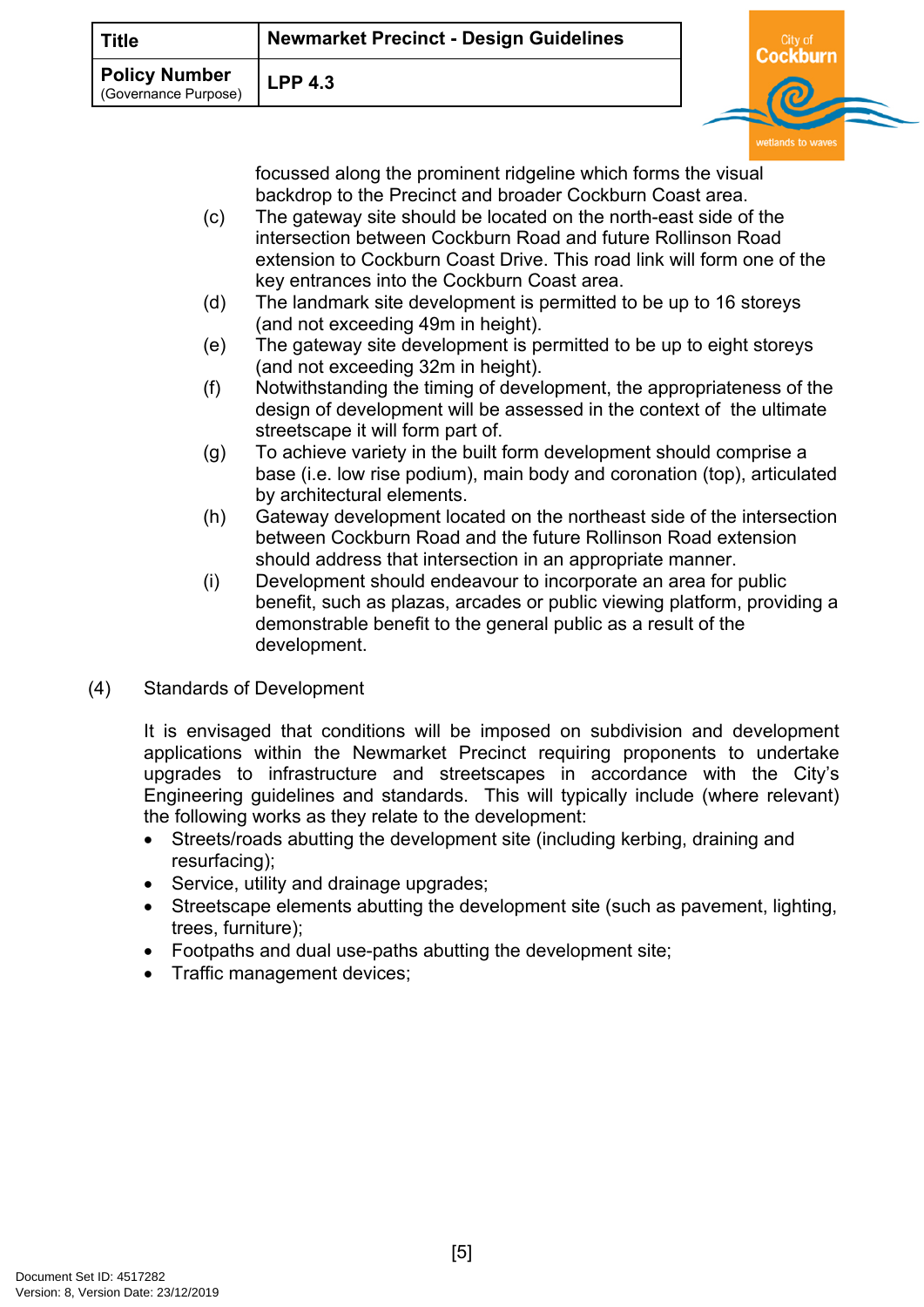| <b>Title</b>                                 | <b>Newmarket Precinct - Design Guidelines</b> |  |  |
|----------------------------------------------|-----------------------------------------------|--|--|
| <b>Policy Number</b><br>(Governance Purpose) | <b>LPP 4.3</b>                                |  |  |